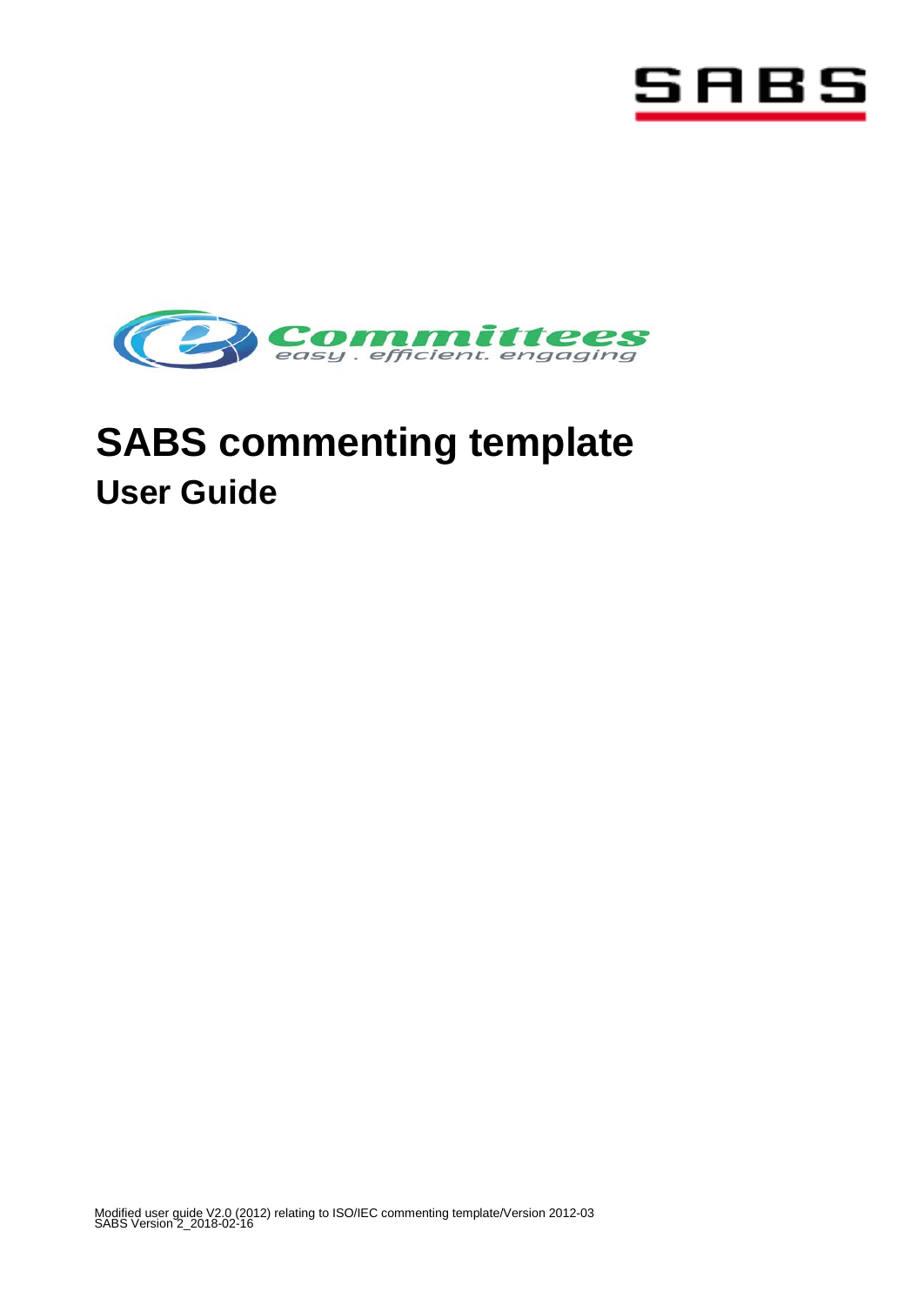### **Introduction**

The **commenting template** is used by participants in committees and working groups during balloting and commenting processes to submit their comments and observations to secretaries and support teams of committees and convenors of working groups.

The commenting template has been created in the Word 97-2003 format and can therefore be used with older versions of Word.

**Please use only the authorized version of the commenting template for the submission of comments and do not modify the commenting template in any form (e.g. by deleting or adding columns or merging cells).**

#### **Rules for using the Commenting Template**

*1. Do not modify the template, i.e. do not delete or add any columns, and also do not change the width of the columns.*



- *2. Do not re-create the template using your own styles. Use only the original template made available by SABS.*
- *3. Do not add any text, image or file outside of the template body.*
- *4. Each comment must be entered in a separate row. Additional rows must be added manually to the commenting template, if required.*
- **5.** *For each comment, all mandatory fields must be completed.*

This user guide to the commenting template describes how to complete and use the template. Should you need further assistance, please contact the SABS eCommittee Helpdesk at **[ecom@sabs.co.za](mailto:ecom@sabs.co.za)**.

The SABS commenting template and User Guide to its use are available in the [SABS](https://isolutions.iso.org/ecom/public/sabs/Livelink?func=ll&objId=2484944&objAction=browse&viewType=1)  [documentation](https://isolutions.iso.org/ecom/public/sabs/Livelink?func=ll&objId=2484944&objAction=browse&viewType=1) folder on the SABS ISOlutions landing page.



*Any previous version of the template is no longer compatible with the collation tool and cannot be used.*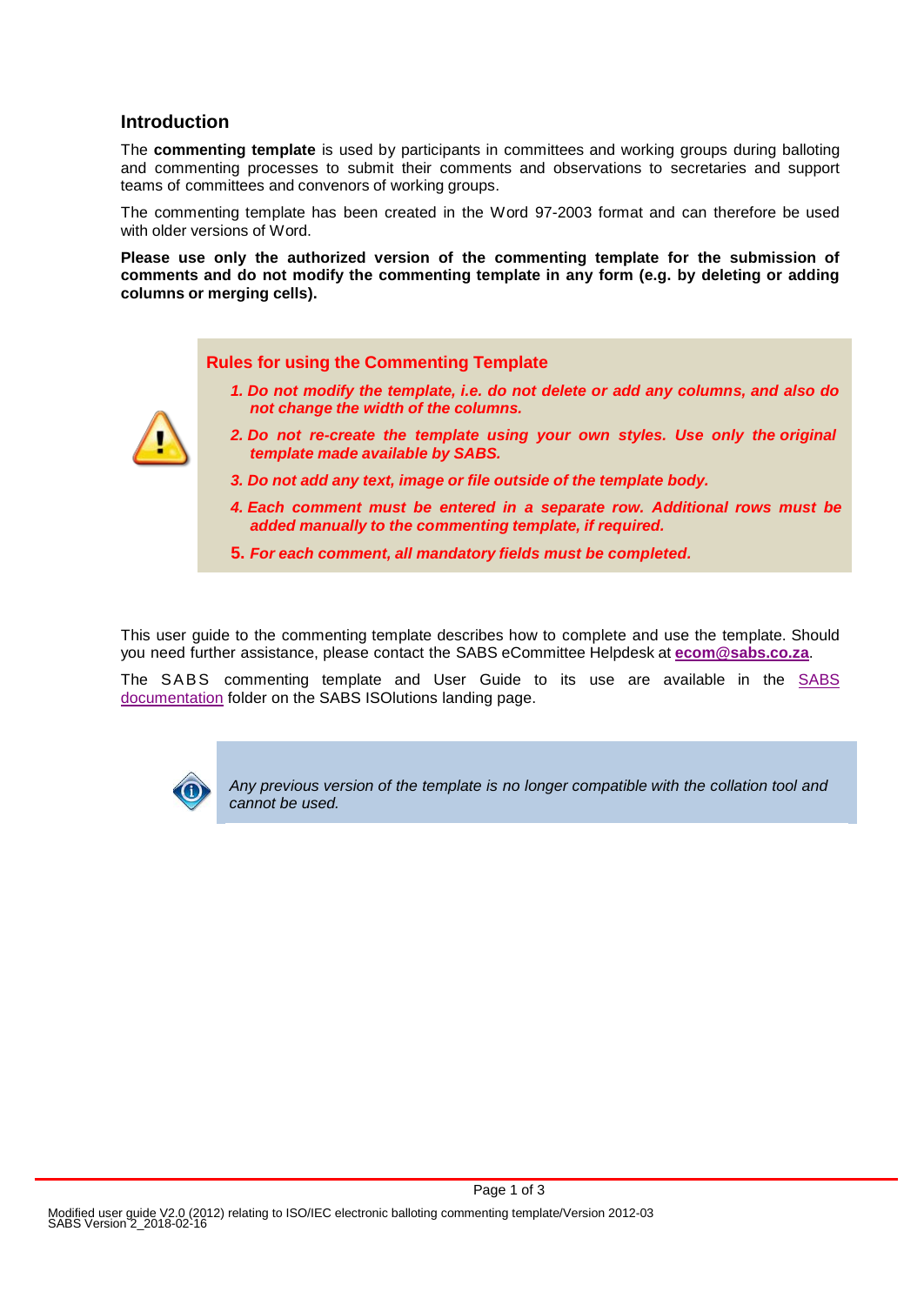The commenting template is composed of a header and a body.



## **Template header**

The commenting template header contains core information about the document and/or project to be commented upon.

| <b>Field</b>    | <b>Description</b>                                                                                               |
|-----------------|------------------------------------------------------------------------------------------------------------------|
| <b>Date</b>     | Enter the date on which you submit the comments.                                                                 |
| <b>Document</b> | Enter the reference number of the draft document to which your<br>comments relate.<br>E.g. SABS/TC 027/N61       |
| <b>Project</b>  | Enter the project reference number of the draft standard to<br>which your comments relate.<br>E.g. SANS/CD 12345 |

## **Template body**

The commenting template body is where you enter your comments and observations. The fields in the table below marked with an \* are mandatory and must be completed for each comment line in the template.

Page 2 of 3